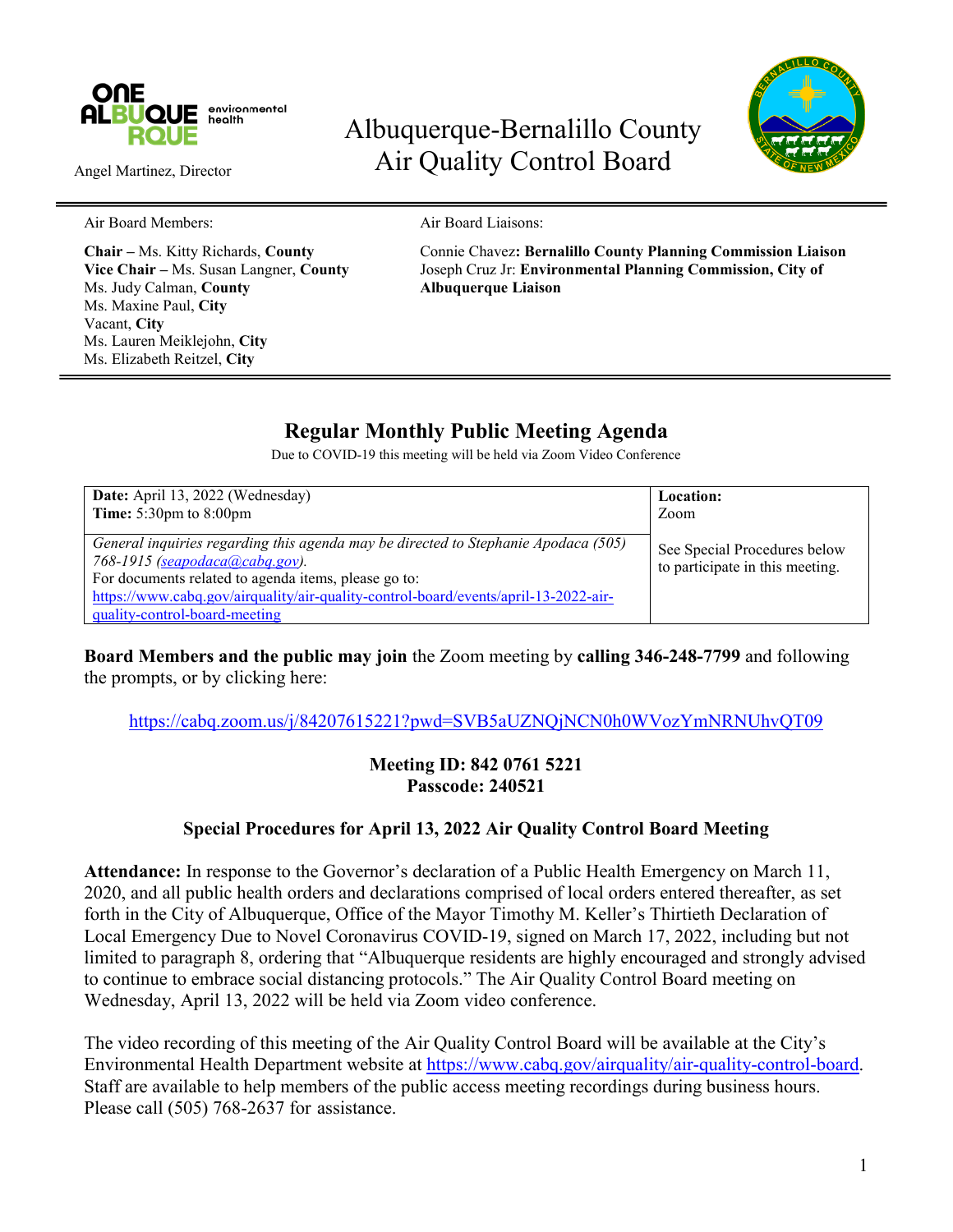**Public Comments:** The Air Quality Control Board will hear public comments during the meeting as provided in the Agenda below. When asked who would like to speak, use the chat function in Zoom to message the Air Quality Control Board Liaison, Stephanie Apodaca. If you are calling in to the meeting, verbally state your desire to speak when asked who would like to speak. You will be called in the order that you either messaged the Board Liaison or verbally indicated your desire to speak. Public comment will be limited to 5 minutes or less, depending on the number of commenters. Your time will start when you start speaking and the meeting's Chairperson will let you know when your time has concluded. Additionally, you can email comments to the Air Board about specific agenda items to [seapodaca@cabq.gov](mailto:seapodaca@cabq.gov) up until 2 hours before the Air Board meeting.

Any disruptive conduct may result in removal from the Zoom meeting room.

## **CALL TO ORDER**

**Item #1** Approval of agenda (Chair)

**Item #2** Approval of March 9, 2022 meeting minutes (Chair)

#### **AIR PROGRAM REPORT**

Update by Mara Elana Burstein, Deputy Director, City of Albuquerque, Environmental Health Dept.

#### **PUBLIC COMMENT**

(Suggested five-minute time limit)

#### **REPORTS/DISCUSSION/ACTION ITEMS**

| Item #3    | Election of Air Quality Control Board Chair and Vice-Chair positions for 2022 - 2023<br>(Chair)                                                                                                   |
|------------|---------------------------------------------------------------------------------------------------------------------------------------------------------------------------------------------------|
| Item #4    | Discussion on resuming in-person meetings (Board)                                                                                                                                                 |
| Item #5    | Public Comment period on Draft 2020 Regional SO2 Emissions and Milestone Report.<br>(Chair)                                                                                                       |
| Item #6    | Reminder status up date on Clean Cars (Board Attorney).                                                                                                                                           |
| Item #7    | Committee Report Update: Public Concerns Committee, EHD Liaison Committee, and<br>Information Committee-status update on cumulative impact committee (Board)                                      |
| Item #8    | Presentation regarding legal roles and responsibilities and Senate Bill 8 allowing Air<br>Board to pass regulations more stringent then federal requirements (Board Attorney)                     |
| Item #9    | Follow up on presentation with Rachel Swanteson-Franz and possible action (EHD)<br>Liaison Committee)                                                                                             |
| Item $#10$ | Closed meeting session under the Open Meetings Act, NMSA Sec. $10-15-1(H)(6)$ , for Air<br>Board members and Air Board attorney only, discussion on update on pending appeals<br>(Board Attorney) |
| Item $#11$ | Discussion of possible future agenda items (Board)                                                                                                                                                |